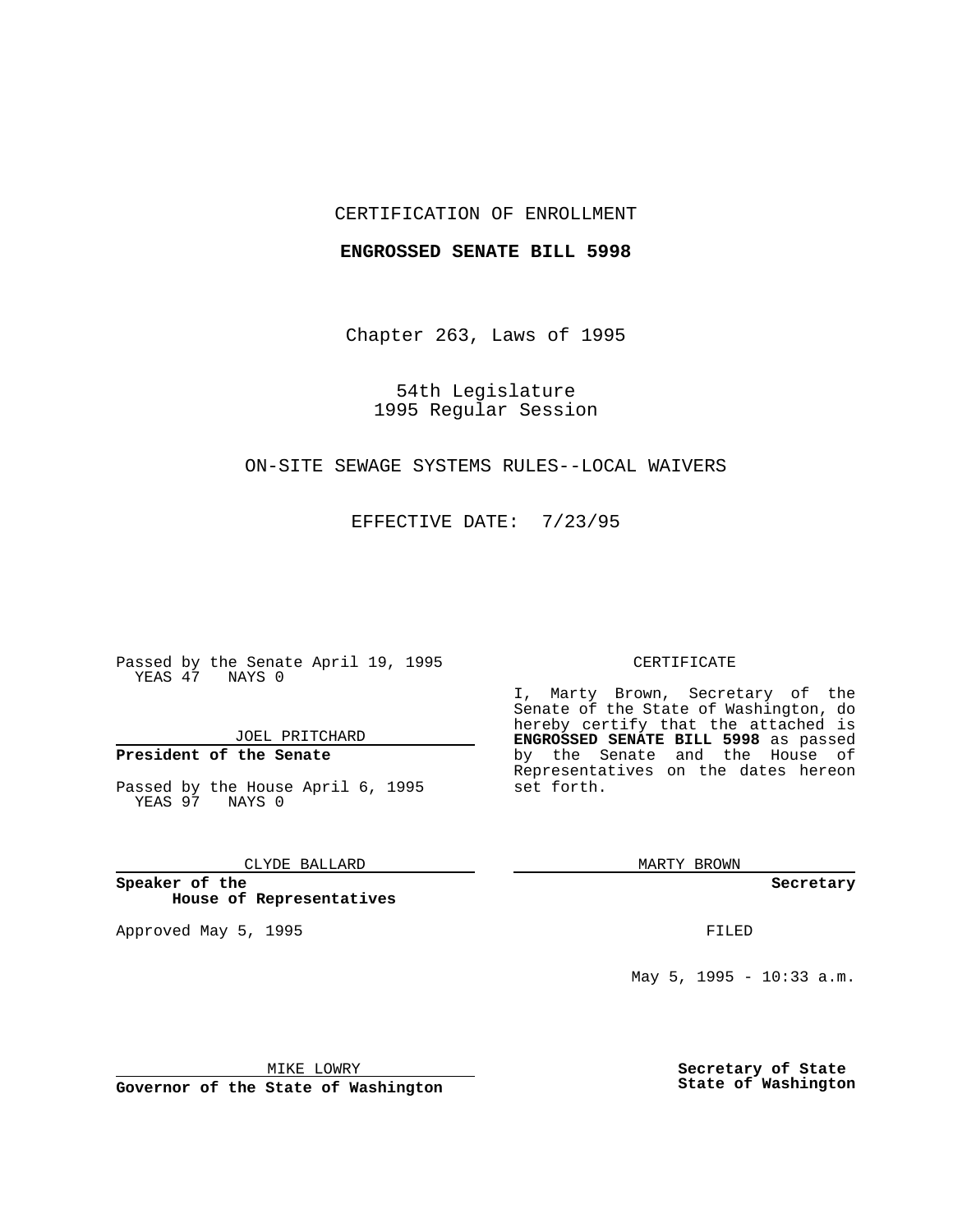## **ENGROSSED SENATE BILL 5998** \_\_\_\_\_\_\_\_\_\_\_\_\_\_\_\_\_\_\_\_\_\_\_\_\_\_\_\_\_\_\_\_\_\_\_\_\_\_\_\_\_\_\_\_\_\_\_

\_\_\_\_\_\_\_\_\_\_\_\_\_\_\_\_\_\_\_\_\_\_\_\_\_\_\_\_\_\_\_\_\_\_\_\_\_\_\_\_\_\_\_\_\_\_\_

## AS AMENDED BY THE HOUSE

Passed Legislature - 1995 Regular Session

**State of Washington 54th Legislature 1995 Regular Session By** Senators Sheldon, Owen, Oke, Fraser, Hochstatter and Palmer Read first time 02/22/95. Referred to Committee on Ecology & Parks.

 AN ACT Relating to local government waivers from specific requirements of on-site sewage system rules adopted by the board of health; and adding a new section to chapter 70.05 RCW.

BE IT ENACTED BY THE LEGISLATURE OF THE STATE OF WASHINGTON:

 NEW SECTION. **Sec. 1.** A new section is added to chapter 70.05 RCW to read as follows:

 The local health officer may grant a waiver from specific requirements adopted by the state board of health for on-site sewage systems if:

 (1) The on-site sewage system for which a waiver is requested is for sewage flows under three thousand five hundred gallons per day;

 (2) The waiver request is evaluated by the local health officer on 13 an individual, site-by-site basis;

 (3) The local health officer determines that the waiver is consistent with the standards in, and the intent of, the state board of health rules; and

 (4) The local health officer submits quarterly reports to the department regarding any waivers approved or denied.